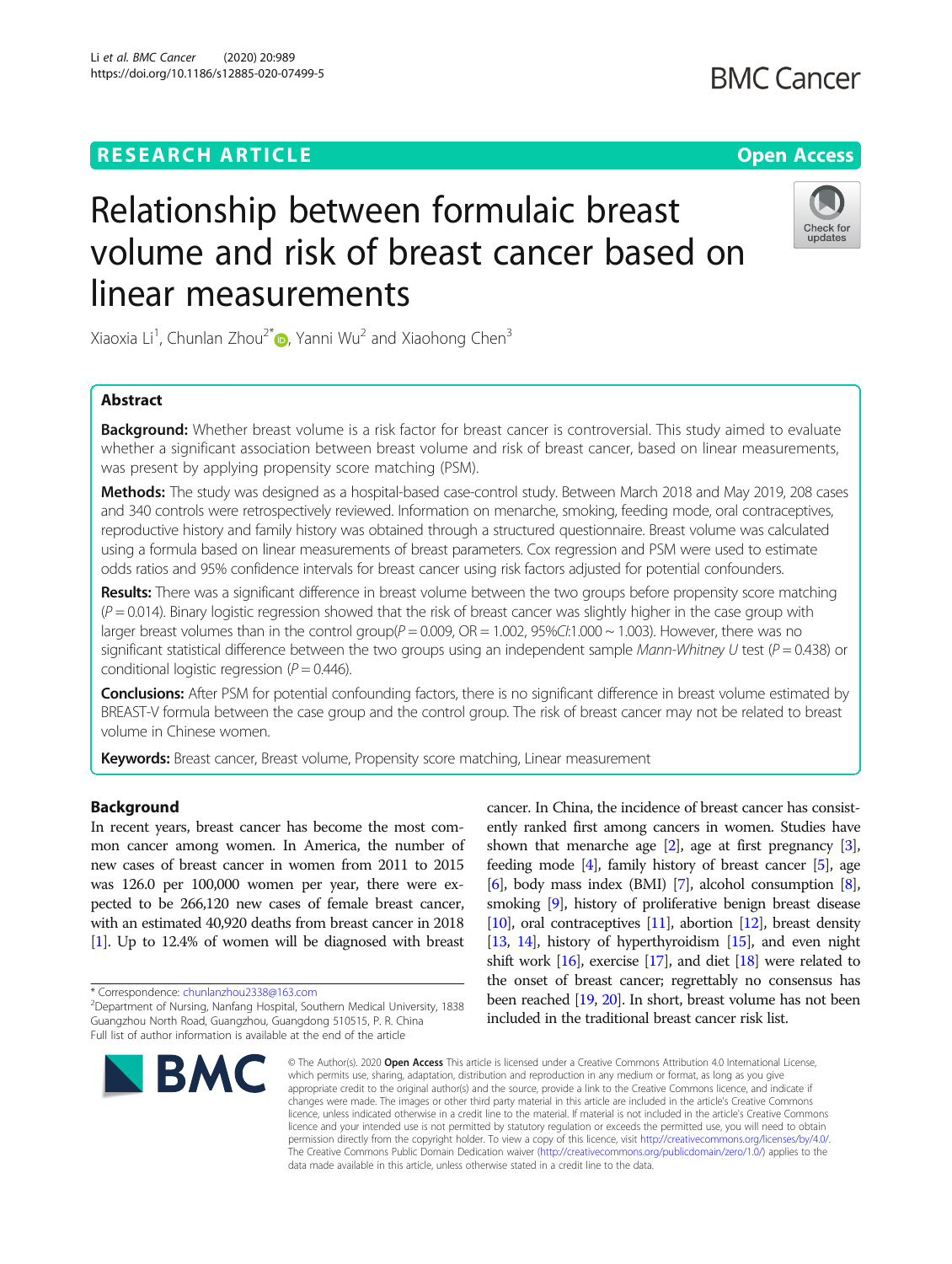Hsieh et al. [\[21](#page-6-0)] found that premenopausal women who do not wear bras had half the risk of breast cancer of bra users  $(P$  approximately 0.09), possibly because they were likely to have smaller breasts. This also suggested a relationship between breast volume and the risk of breast cancer. However, in a population-based nested case-control study, Thurfjell et al. [[22\]](#page-6-0) found that small breast size was associated with increasing breast cancer risk, and they speculated that this may be related to breast density. Eriksson et al. [[23\]](#page-7-0) described the relationship between breast size and breast cancer risk from a genetic perspective, failing to define the relationship between the two. Therefore, more research is needed to clarify the relationship between breast volume and the risk of breast cancer.

To better provide a theoretical basis for breast cancer prevention, we conducted the present study to determine the association between breast volume and the risk of breast cancer. Longo's [\[24\]](#page-7-0) formula for calculating breast volume was used to calculate breast volume using linear measurement data.

# Methods

# Patients and procedures

This retrospective hospital-based case-control study was conducted to investigate the association between breast volume and the risk of breast cancer among women; it involved 208 cases and 340 controls from March 2018 to May 2019 from two hospitals in Guangdong Province, one of which was a tertiary hospital with nearly 3000 beds. Eligible participants were asked to complete a questionnaire under the supervision of trained interviewers; therefore, the loss of sample size due to lost interviews was not considered. The case group included women diagnosed with breast cancer through pathological examination, while the control group included women who underwent health screening examinations, including molybdenum target X-ray breast examinations, and women who had breast cancer within 1 month were excluded. The case group and control group were matched in a ratio of 1:1. To achieve a power of 85% and a two-tailed type I error rate of  $\alpha$  = 0.05, each group required at least 181 patients. Considering the propensity score matching success rate, we collected more than this number of cases and more controls to obtain optimal match. The case group included adult women who had recently been diagnosed with breast cancer and were preparing for surgery or adjuvant chemotherapy, excluding those who were pregnant or breastfeeding or who had a history of breast cancer surgery, breast masses, breast augmentation, or communication difficulties. Healthy adult women who were examined at the hospital to ensure that they did not have breast cancer were enrolled in the control group, excluding those who were

pregnant or breastfeeding or who had undergone breast augmentation, suspected breast cancer, or communication difficulties.

Information on sociodemographic characteristics, menarche age, alcohol consumption, smoking, history of proliferative benign breast disease, feeding mode, oral contraceptives, reproductive history, and family history of breast cancer was obtained through a structured questionnaire. The breast parameters of the two groups were measured and breast volume was calculated using a formula based on linear measurements of breast parameters [[24](#page-7-0)].

#### Exposure and covariate determination

The dependent variable for this study was cancer status (as a dichotomous variable with 1: breast cancer diagnosis; 0: nonbreast cancer diagnosis), and the only exposure factor was breast volume, which was calculated from linear measurements using the BREAST-V formula [\[24](#page-7-0)]. Breast volume was a continuous variable, and other variables, such as age, BMI, menarche age, age at first pregnancy, number of pregnancies, feeding mode, history of proliferative benign breast disease, history of oral contraceptives, smoking, alcohol consumption, history of hyperthyroidism, and family history of breast cancer were assessed at the baseline with the questionnaire.

# Collection of linear breast measurement data collection

All data in this study were collected during in-person interviews after consent was obtained from all study participants; bilateral breast data were collected. The measurer was single-blind to grouping. Anatomical distances included in the BREAST-V formula were the sternal notch-to-nipple distance, fold-to-nipple distance, and fold-to-fold projection distance when the measured person was in a standing position.

#### Statistical analysis

This study was a case-control study. All data were entered by two people after verification and statistical processing was performed using SPSS 24.0. The normally distributed data were described as  $M \pm S$ , and the independent sample t test was used for comparisons between two groups; the data with a skewed distribution were described by M ( $P_{25}$ ,  $P_{75}$ ), and the Mann-Whitney U test was used for comparisons between two groups. The count data were described by a ratio or composition ratio, and the chi-square test was used for comparisons between two groups. A level of  $P < 0.05$  was used to indicate significance; all statistical tests were two-tailed.

# Propensity score matching

Propensity score matching was performed to control for potential confounders, and the match tolerance value was 0.005. The propensity scores were determined by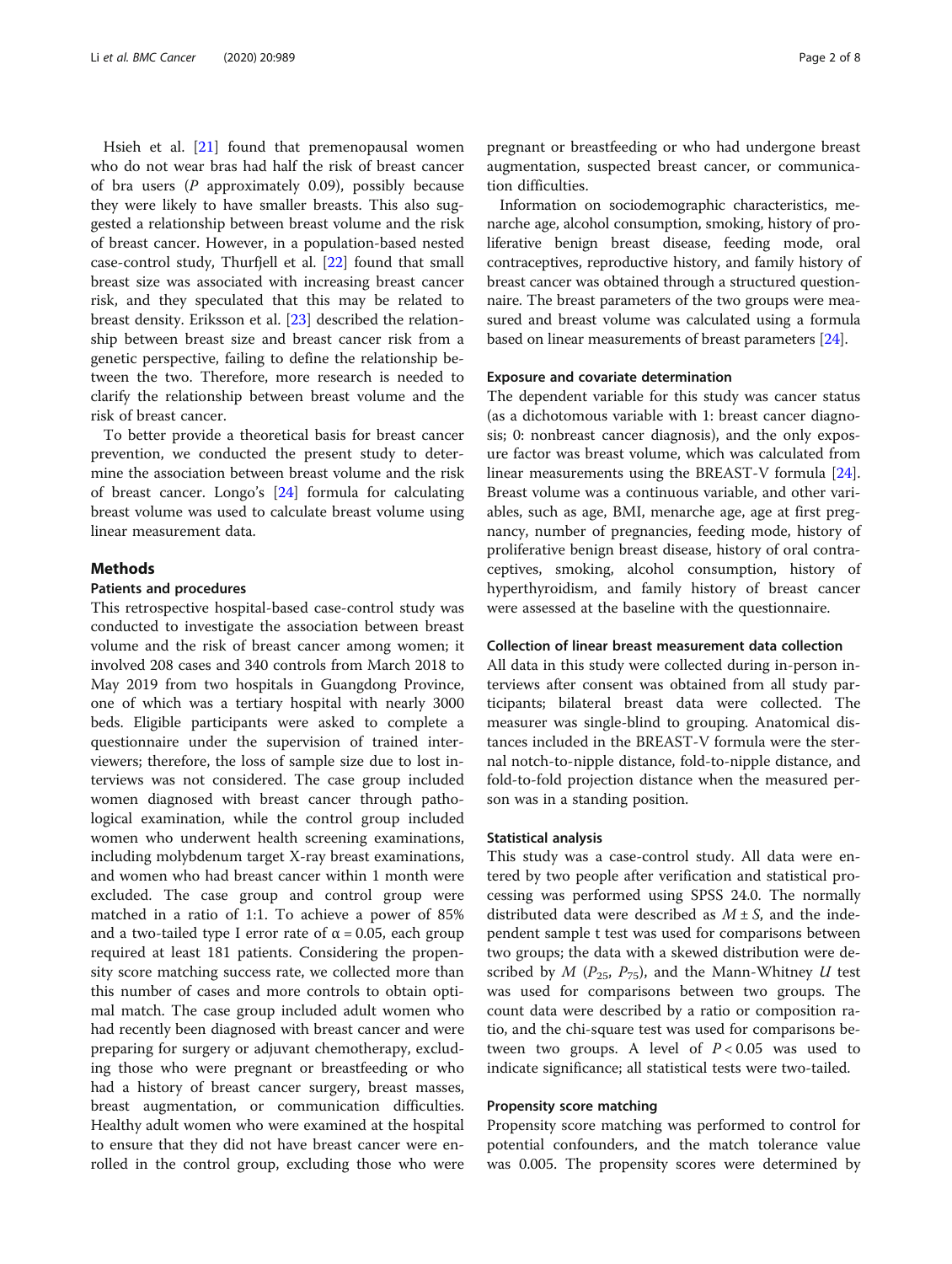using age, BMI, age at menarche, age at first pregnancy, number of pregnancies, feeding mode, history of proliferative benign breast disease, history of oral contraceptives, smoking, alcohol consumption, history of hyperthyroidism, and family history of breast cancer. The propensity value calculated according to the logistic regression was matched according to the 1:1 nearest neighbor matching method, and then the two matched groups were regarded as independent groups. The baseline data were statistically analyzed before and after matching. Binary logistic regression analysis was used before PSM, while conditional logistic regression analysis was performed with the help of a Cox regression model in SPSS 24.0 to evaluate the effect of breast size on the risk of breast cancer after matching. A virtual survival time was recorded for each row before and after matching. Survival time was regarded as a time variable, outcome was regarded as a status variable, and the remaining variables were regarded as covariates. The default "case group" had a short survival time, and the "control group" had a long survival time. The odds ratio (OR) for breast cancer was calculated in the highest vs lowest quartile of breast volume as the ratio between the observed prevalences, and it was expressed with a 95% confidence interval.

## Results

## Data and procedures

A total of 208 women were included in the case group, and 340 women were included in the control group. PSM was performed with SPSS 24.0, and 185 women were successfully matched after balancing the confounding factors of the two groups of patients.

The measured bilateral breast data were averaged, and the breast volume was calculated using the BREAST-V formula. Breast volume was regarded as a continuous variable and the only dependent variable was whether breast cancer was present.

# Comparison of baseline data between the two groups before matching

The measurement data included in this study were not normally distributed. The Mann-Whitney U test was used for comparisons between groups. The results showed that, except for age  $(P = 0.668)$  and BMI  $(P =$ 0.211), the differences in other indicators were statistically significant (menarche age,  $P < 0.001$ ; age at first pregnancy,  $P = 0.012$ ; number of pregnancies,  $P = 0.045$ ). The menarche age in the case group was earlier than that in the control group, the age at first pregnancy was later than that of the control group, and the number of pregnancies was less than that of the control group. There were no significant differences in the count data between the groups using the chi-square test (feeding mode,  $P = 0.554$ ; history of proliferative benign breast disease,  $P = 0.321$ ; history of oral contraceptives,  $P =$ 0.932; smoking,  $P = 0.201$ ; alcohol consumption,  $P =$ 0.121; history of hyperthyroidism,  $P = 0.589$ ; family history of breast cancer,  $P = 0.196$  $P = 0.196$  $P = 0.196$ ) (Table 1).

# Comparison of baseline data between the two groups after matching

There were no significant differences using the Mann-Whitney  $U$  test (P range of 0.484 to 0.983), chi-square test or the Fisher's exact test between the two groups after PSM. The baseline data between the groups reached equilibrium (Table [2\)](#page-4-0).

# Relationship between breast volume and the risk of breast cancer

The breast volume data before matching were normally distributed ( $P = 0.200$  in the control group;  $P = 0.200$  in the case group), and the variance was not uniform  $(P <$ 0.001). The Mann-Whitney  $U$  test using two independent samples showed a significant difference  $(P = 0.014)$ (Table [3](#page-4-0)). Binary logistic regression analysis of breast volume showed that the risk of breast cancer was slightly higher in the case group than in the control group  $(P =$ 0.009,  $OR = 1.002$ , 95%  $CI: 1.000 \sim 1.003$ ). The odds ratio between the highest and the lowest groups based on quartile groups was 1.515; however, this result was not statistically significant ( $P = 0.089$ ) (Table [4\)](#page-5-0).

After PSM, breast volume did not have a normal distribution. There was no significant difference between the two groups using an independent sample Mann-Whitney U test  $(P = 0.438)$  (Table [5\)](#page-5-0) or conditional logistic regression  $(P = 0.446)$  $(P = 0.446)$  $(P = 0.446)$  (Table 6).

# **Discussion**

A Chinese study showed that abortion does not increase the risk of breast cancer, and the latest meta-analysis did not find a relationship between abortion and breast cancer risk [\[12\]](#page-6-0). A study by Ilic et al. [\[25](#page-7-0)] suggested that even short pregnancies ending in abortion protect against breast cancer. Therefore, the covariates in this study included only the number of pregnancies instead of the number of deliveries.

A pooled analysis of 6 prospective cohort studies [[26](#page-7-0)] indicated that women consuming 30–60 g/d of alcohol had a 41% higher risk of invasive breast cancer than nondrinkers; women consuming 60 g/d or more of alcohol had a 31% higher risk of invasive breast cancer; and women consuming less than 30 g/d of alcohol had at most a 16% higher risk of invasive breast cancer. Another study confirmed this interesting association [\[27](#page-7-0)]. Therefore, < 30 g/d of alcohol is defined as low-risk alcohol consumption; 30–60 g/d of alcohol is defined as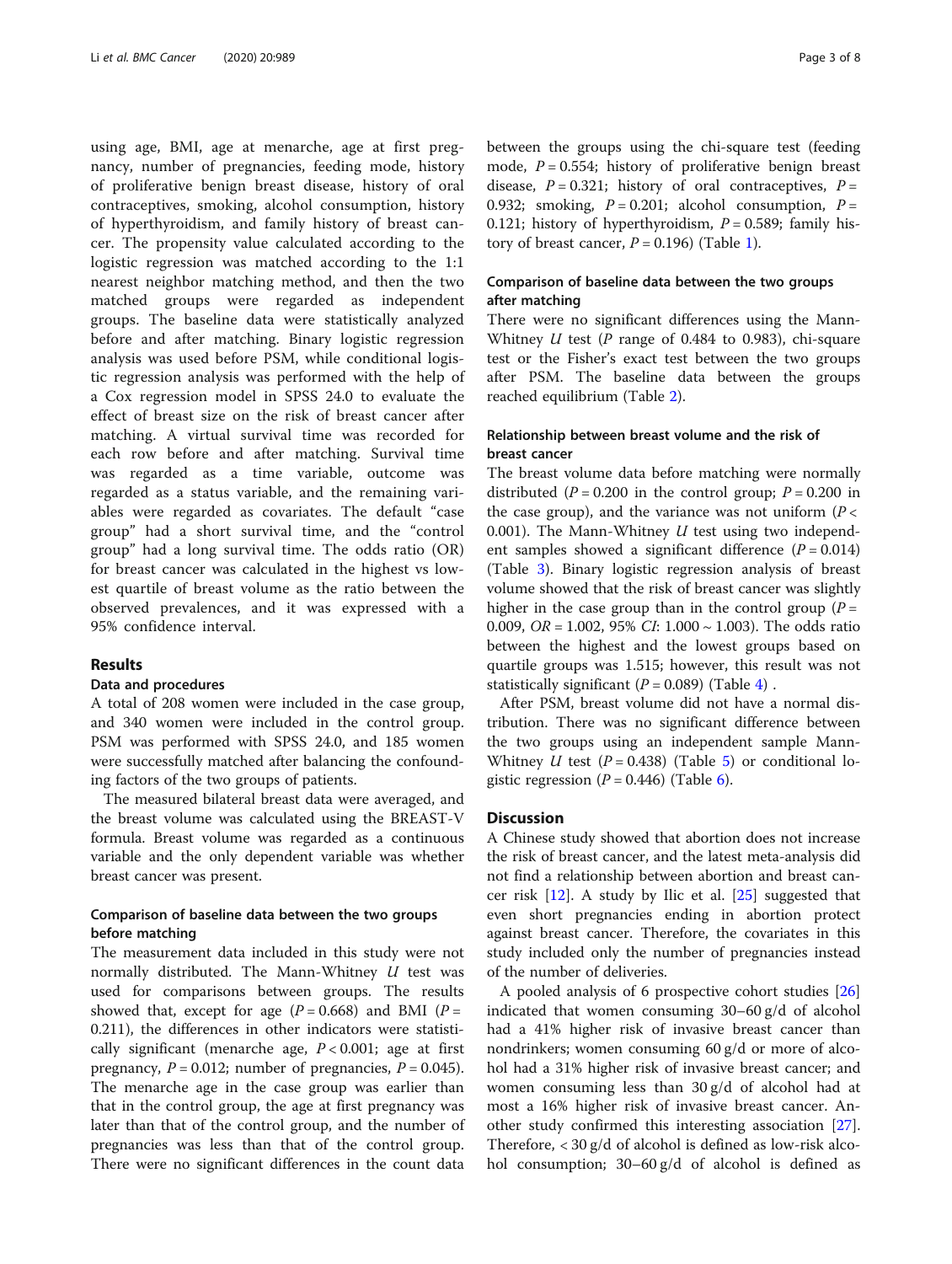| Covariates                          | Control group        | Case group           | <b>Test statistics</b> | P value |
|-------------------------------------|----------------------|----------------------|------------------------|---------|
| Age                                 | 50.4 (45.0, 54.0)    | 50.7 (45.0, 57.0)    | $U = 34,589.00$        | 0.668   |
| <b>BMI</b>                          | 23.48 (21.10, 25.26) | 23.72 (21.23, 26.04) | $U = 33,110.50$        | 0.211   |
| Menarche age                        | 14.9 (13.0, 16.0)    | 14.3 (13.0, 15.0)    | $U = 29,130.00$        | < 0.001 |
| Age at first pregnancy              | 23.7 (21.0, 26.0)    | 24.3 (22.0, 26.0)    | $U = 30,871.50$        | 0.012   |
| Number of pregnancies               | 3.0(2.0, 4.0)        | 3.0(2.0, 4.0)        | $U = 31,835.50$        | 0.045   |
| Feeding mode                        |                      |                      | $x2 = 0.350$           | 0.554   |
| Breastfeeding                       | 316 (92.9%)          | 196 (94.2%)          |                        |         |
| Non-breastfeeding                   | 24 (7.1%)            | 12 (5.8%)            |                        |         |
| Proliferative benign breast disease |                      |                      | $x^2 = 0.984$          | 0.321   |
| Yes                                 | 107 (31.5%)          | 74 (35.6%)           |                        |         |
| <b>No</b>                           | 233 (68.5%)          | 134 (64.4%)          |                        |         |
| Oral contraceptives                 |                      |                      | $x^2 = 0.009$          | 0.923   |
| Yes                                 | 27 (7.9%)            | 17 (8.2%)            |                        |         |
| <b>No</b>                           | 313 (92.1%)          | 191 (91.8%)          |                        |         |
| Smoking                             |                      |                      | $x^2 = 1.638$          | 0.201   |
| Yes                                 | $\mathbf 0$          | $1(0.5\%)$           |                        |         |
| <b>No</b>                           | 340 (100%)           | 207 (99.5%)          |                        |         |
| Alcohol consumption                 |                      |                      | $x2 = 4.230$           | 0.121   |
| No risk                             | 325 (95.6%)          | 193 (92.8%)          |                        |         |
| Low risk                            | 15 (4.4%)            | 13 (6.3%)            |                        |         |
| High risk                           | $\mathbf 0$          | $2(1.0\%)$           |                        |         |
| History of hyperthyroidism          |                      |                      | $x^2 = 0.292$          | 0.589   |
| Yes                                 | 9(2.6%)              | 4 (1.9%)             |                        |         |
| No                                  | 331 (97.4%)          | 204 (98.1%)          |                        |         |
| Family history                      |                      |                      | $x^2 = 1.673$          | 0.196   |
| Yes                                 | 8 (2.4%)             | $9(4.3\%)$           |                        |         |
| No                                  | 332 (97.6%)          | 199 (95.7%)          |                        |         |

<span id="page-3-0"></span>**Table 1** Comparison of clinical characteristics before matching data between the two groups

high-risk alcohol consumption; and  $\geq 60$  g/d of alcohol is defined as medium-risk alcohol consumption.

Egan et al. [[28\]](#page-7-0) concluded that breast size is a positive predictor of postmenopausal breast cancer limited in those who were especially lean as young women from a population-based case-control study of women aged 50 to 79 years. Williams et al. [\[29](#page-7-0)] deemed baseline bra cup size to be the strongest predictor of breast cancer mortality. A prospective study by Kusano et al. suggested that for women with a BMI below  $25 \text{ kg/m}^2$ , those with a bra cup size of "D or larger" had a significantly higher incidence of breast cancer than women who reported "A or smaller" (covariate adjusted  $HR = 1.80; 95\%$  $CI = 1.13-2.88$ ; p trend = 0.01), although this association was limited to leaner women [[30\]](#page-7-0). Some experts pointed out the shortcomings of this study, and they thought that the use of cup size alone without taking rib cage circumference into account was not rigorous [[31\]](#page-7-0). In addition, cup size labeling was not standardized and different brands of brassieres differ in their labeling of cup size for the same breast volume. Breast size as measured by selfreported bra cup size was the biggest drawback of these studies.

For the measurement of breast volume, the gold standard is the water displacement method [\[32\]](#page-7-0). Apart from this, there are still no accepted standard methods. Three-dimensional ultrasound (3-D US) [\[32](#page-7-0)] is relatively similar to the water displacement method, but it is expensive and requires professional cooperation. 3D scanning is a new and more advanced method [\[33](#page-7-0)]. However, for women with larger breast volumes, 3D scanning is not accurate [\[34](#page-7-0)], and the technical and cost requirements are higher. Choppin et al. [[35](#page-7-0)] considered magnetic resonance imaging (MRI) scans to have the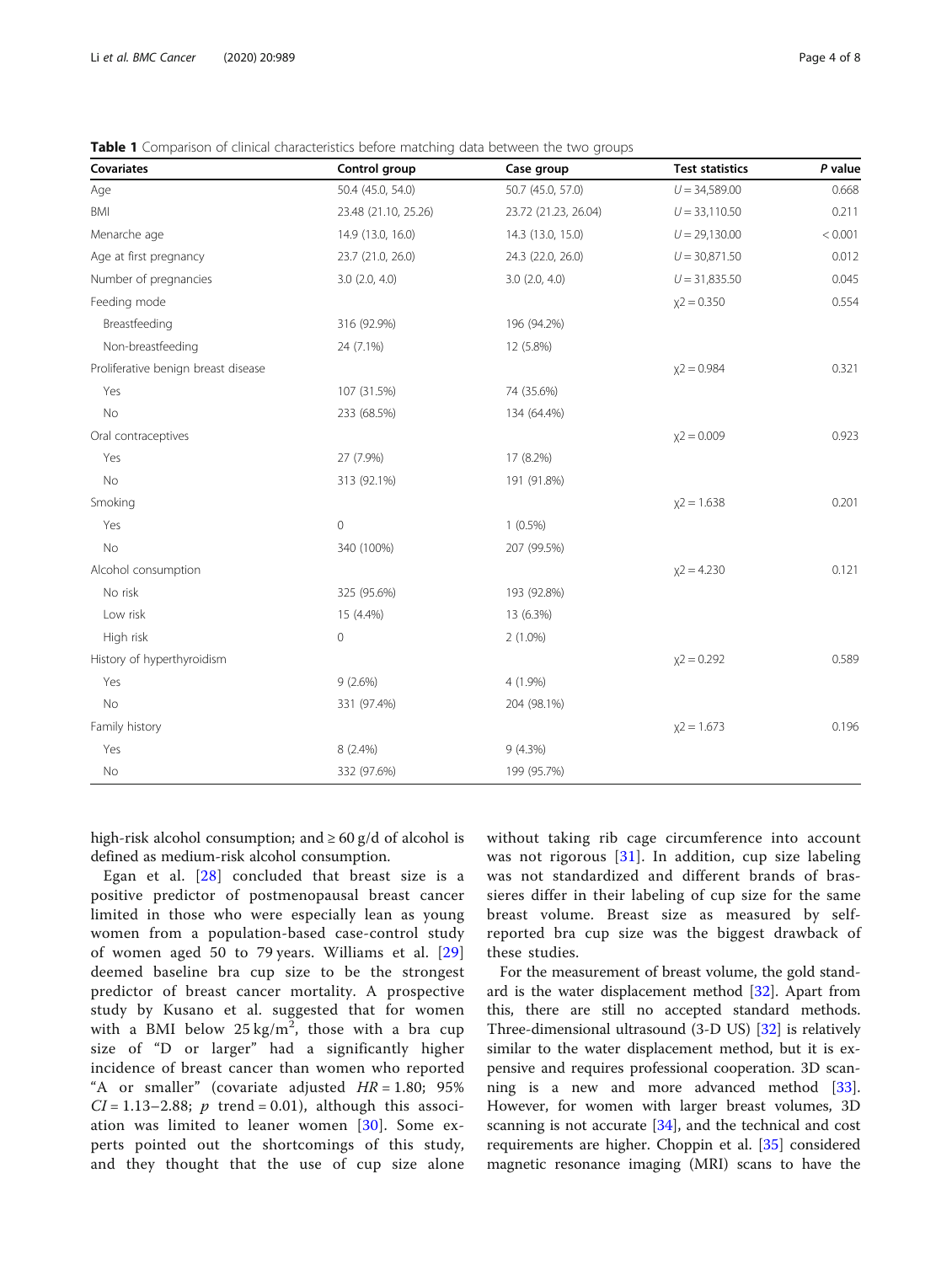| Covariates                          | Control group        | Case group           | <b>Test statistics</b> | P value      |
|-------------------------------------|----------------------|----------------------|------------------------|--------------|
| Age                                 | 49.9 (45.0, 54.0)    | 50.5 (44.0, 57.0)    | $U = 16,454.00$        | 0.522        |
| <b>BMI</b>                          | 23.83 (21.24, 25.42) | 23.65 (21.16, 26.04) | $U = 17,032.00$        | 0.938        |
| Menarche age                        | 14.4 (13.0, 15.0)    | 14.4 (13.0, 15.0)    | $U = 16,409.00$        | 0.484        |
| Age at first pregnancy              | 24.3 (21.0, 26.0)    | 24.1 (22.0, 26.0)    | $U = 17,101.50$        | 0.991        |
| Number of pregnancies               | $3.1$ $(2.0, 4.0)$   | $3.1$ $(2.0, 4.0)$   | $U = 17,090.50$        | 0.983        |
| Feeding mode                        |                      |                      |                        | 1            |
| Breastfeeding                       | 175 (94.6%)          | 175 (94.6%)          |                        |              |
| Non-breastfeeding                   | 10 (5.4%)            | 10 (5.4%)            |                        |              |
| Proliferative benign breast disease |                      |                      | $x^2 = 0.106$          | 0.745        |
| Yes                                 | 68 (36.8%)           | 65 (35.1%)           |                        |              |
| No                                  | 117 (63.2%)          | 120 (64.9%)          |                        |              |
| Oral contraceptives                 |                      |                      | $x^2 = 0.492$          | 0.483        |
| Yes                                 | 20 (10.8%)           | 16 (8.6%)            |                        |              |
| $\rm No$                            | 165 (89.2%)          | 169 (91.4%)          |                        |              |
| Smoking                             |                      |                      |                        | $\mathbf{1}$ |
| Yes                                 | 0(0)                 | 0(0)                 |                        |              |
| No                                  | 185 (100.0%)         | 185 (100.0%)         |                        |              |
| Alcohol consumption                 |                      |                      | $x^2 = 1.387$          | 0.239        |
| No risk                             | 178 (96.2%)          | 173 (93.5%)          |                        |              |
| Low risk                            | 7 (3.8%)             | 12 (6.5%)            |                        |              |
| High risk                           | $\mathbf 0$          | $\mathbf 0$          |                        |              |
| History of hyperthyroidism          | $1(0.5\%)$           | 4 (2.2%)             | $x^2 = 1.825$          | 0.177        |
| Yes                                 | 184 (99.5%)          | 181 (97.8%)          |                        |              |
| No                                  |                      |                      |                        |              |
| Family history                      |                      |                      | $x^2 = 1.378$          | 0.240        |
| Yes                                 | $4(2.2\%)$           | 8 (4.3%)             |                        |              |
| No                                  | 181 (97.8%)          | 177 (95.7%)          |                        |              |

<span id="page-4-0"></span>Table 2 Comparison of clinical characteristics after matching data between the two groups

highest accuracy after comparing 3D scanning, mammography, MRI, CT, model casting and other methods. Itsukage et al. [[36](#page-7-0)] also believed that MRI is more accurate for measuring breast volume.However, it requires data analysis software and is more expensive. The BREAST-V formula used in this study is the first unified, effective and reliable breast volume prediction formula; it was designed by Longo  $[24]$  $[24]$ . It is the most common method used by the researchers' unit and can be used to assess the volume of breasts of different sizes and is easy to operate without additional requirements for the measurement technique. The data are subjectively less

Table 3 Comparison of breast volume before PSM

| Group         | cases | Mean Rank | <b>Test statistics</b> | P value |
|---------------|-------|-----------|------------------------|---------|
| Control group | 340   | 261.44    | $U = 30.919,000$       | 0.014   |
| Case group    | 208   | 295.85    |                        |         |

affected, and it is more accurate for measuring breast volume than other methods.

In the present study, there was no significant difference in age between the case group and the control group before PSM. The reason may be that we excluded the lower age population in the process of collecting the case group data, and we found that the age of the physically examined population ranged from 40 to 70, which is similar to the high-risk age range for breast cancer onset. The reason for the lack of a significant difference in BMI between the two groups may be due to an insufficient sample size, in addition to not having ruled out the existence of Berkson bias. The prevalence of cigarette smoking among women in China is quite low compared to that of males, and our observations were characteristic of smoking in China. Therefore, the recruited participants seem to be a group of very healthy persons.

The advantage of this study is that our breast volume data were obtained using a simple and convenient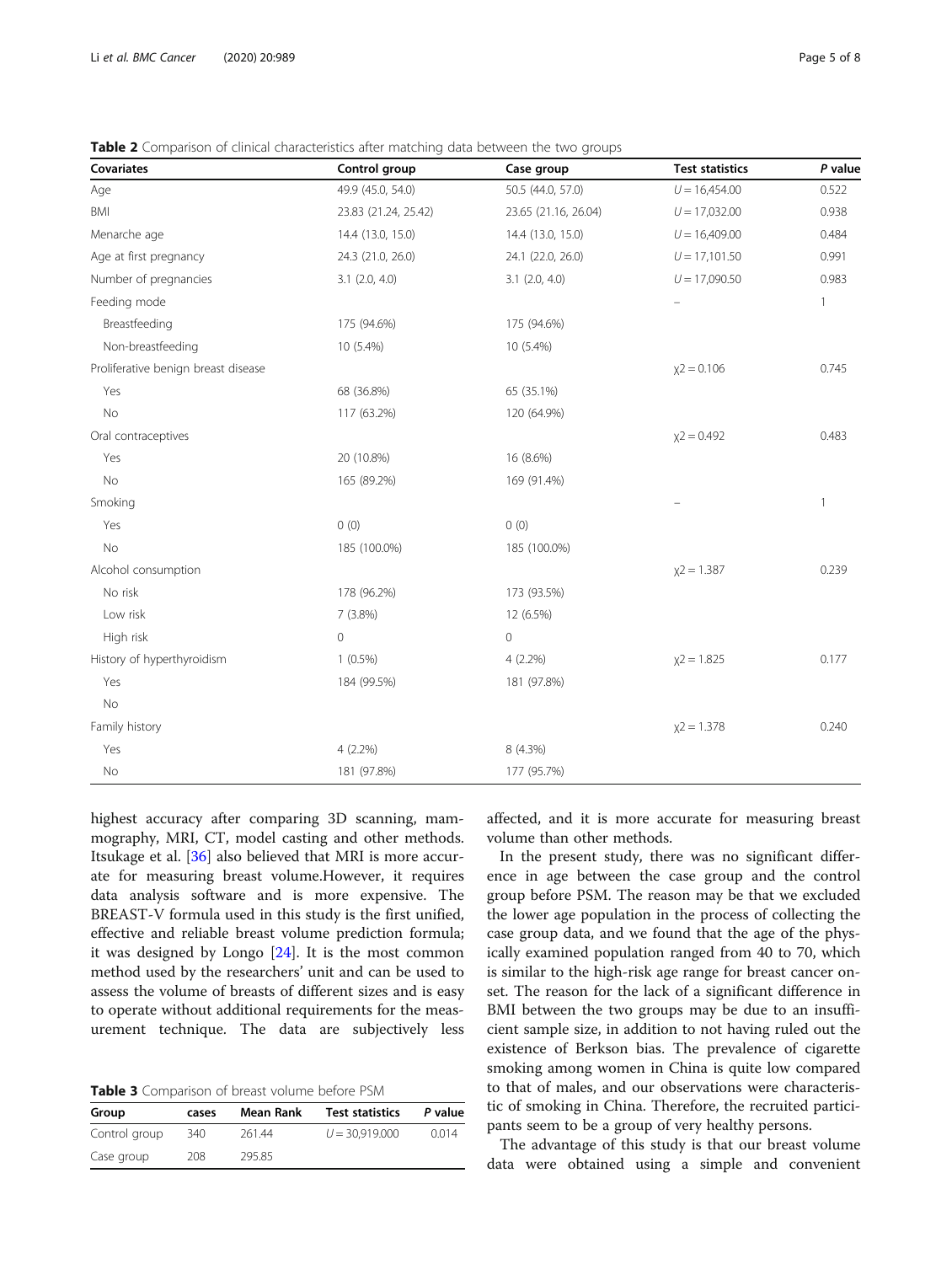|                          | B        | S.E.  | Wald  | df | Sig.  | Exp<br>(B) |       | 95% CI for Exp (B) |  |
|--------------------------|----------|-------|-------|----|-------|------------|-------|--------------------|--|
|                          |          |       |       |    |       |            | Lower | Upper              |  |
| <b>BREAST-V</b>          | 0.002    | 0.001 | 6.728 |    | 0.009 | .002       | .000  | 003                |  |
| BREAST-V(1) <sup>a</sup> | $-0.502$ | 0.258 | 3.796 |    | 0.051 | 0.605      | 0.366 | 003                |  |
| BREAST-V(2) <sup>b</sup> | $-0.209$ | 0.251 | 0.690 |    | 0.406 | 0.812      | 0.496 | .328               |  |
| BREAST-V(3) <sup>c</sup> | 0.415    | 0.244 | 2.885 |    | 0.089 | .515       | 0.938 | 2.446              |  |

<span id="page-5-0"></span>Table 4 Effect of 1 cm<sup>3</sup> increase in breast volume after PSM on breast cancer risk and odds ratio between the highest and the lowest groups based on quartile groups

Divide the breast volume into quartile groups: <sup>a</sup>Odds ratio between the second and the lowest group based on quartile groups; <sup>b</sup>Odds ratio between the third and the lowest group based on quartile groups; <sup>c</sup>Odds ratio between the highest and the lowest group based on quartile groups.

method based on linear measurements of the breast; on the other hand, PSM was used to balance potential confounding between the case group and control group to ensure the comparability of the two groups to a certain extent. Compared with overfitting in traditional multivariate regression, overfitting in this study was reduced to some degree since the propensity score was applied to all the selected patients and finally matched according to the tendency score. In terms of the sample size, given the problem of unsuccessful matching, the control group had more data collected than the case group, which guaranteed the matching success rate to some extent.

The limitations of this study are as follows. First, there are inherent biases from this study. It is acknowledged that selection bias will have a strong effect on representativeness and prevalence estimates. To reduce this risk, only patients with incident breast cancer were chosen, while controls were recruited from among healthy persons instead of from among patients' visitors to reduce confounding by family history. Second, recall bias is a well-known source of systematic error and may lead to spurious associations between exposures and the outcome of interest. In this study, recently diagnosed cases were included, and direct interviews of both the case and control groups were performed by the same trained interviewers to reduce recall bias and improve the accuracy of the information obtained. Third, young women who are breastfeeding have differences in breast volume from those who are not, and older women have reduced breast volume due to fat reduction; in addition, breast size data could not be obtained for patients who had undergone a double mastectomy. Therefore, although this study used PSM, imbalance cannot be completely eliminated, which is one of the shortcomings of this research. Finally, although the hospitals selected have a

Table 5 Comparison of breast volume after PSM

| Group         | cases | Mean Rank | <b>Test statistics</b> | P value |
|---------------|-------|-----------|------------------------|---------|
| Control group | 185   | 181.19    | $U = 16.315.50$        | 0.438   |
| Case group    | 185   | 189.81    |                        |         |

wide range of radiation, they are limited, and our findings cannot be generalized to the entire Chinese population because all participants were recruited from the same province area.

Although breast density is one of the risk factors for breast cancer [[13](#page-6-0), [14](#page-6-0)], regrettably, in the case of pathological examination-confirmed breast cancer, for ethical considerations, we cannot require all patients to undergo X-ray examinations to measure breast density. Therefore, we were unable to obtain breast density data for all participants. Fortunately, we obtained breast density data for some subjects and will focus on expanding the sample size in future studies. In addition, we have not been able to compare the BREAST-V formula with the gold standard for breast measurement, so we cannot judge its accuracy, although other studies have reported the accuracy of the BREAST-V formula. And there are big differences between different breast volume measurement methods. Compared with other methods, we don't know more about the advantages and disadvantages of the BREAST-V formula.

Table 6 Effect of 1 cm<sup>3</sup> increase in breast volume after PSM on breast cancer risk

| <b>Covariates</b>                   | Residual Chi Square | df | Sig.  |
|-------------------------------------|---------------------|----|-------|
| Age                                 | 0.471               | 1  | 0.492 |
| <b>BMI</b>                          | 0.302               | 1  | 0.583 |
| Menarche age                        | 0.206               | 1  | 0.650 |
| Age at first pregnancy              | 0.214               | 1  | 0.644 |
| Number of pregnancies               | 0.011               | 1  | 0.918 |
| Feeding mode                        | < 0.001             | 1  | 1.000 |
| Proliferative benign breast disease | 0.111               | 1  | 0.739 |
| Oral contraceptives                 | 0.571               | 1  | 0.450 |
| Smoking                             |                     | 0  |       |
| Alcohol consumption                 | 1.316               | 1  | 0.251 |
| History of hyperthyroidism          | 1.800               | 1  | 0.180 |
| Family history                      | 1.600               | 1  | 0.206 |
| <b>BREAST-V</b>                     | 0.581               | 1  | 0.446 |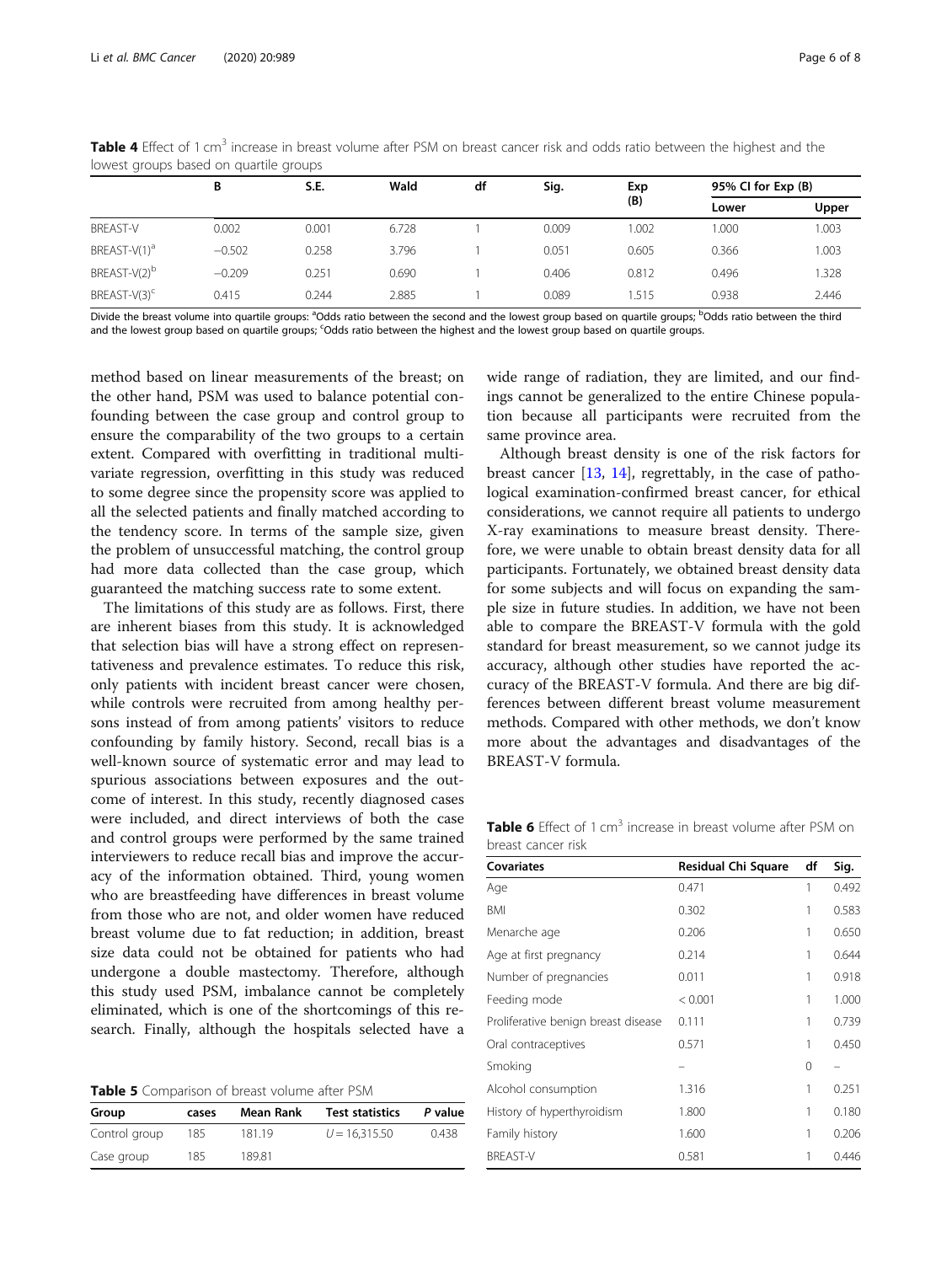# <span id="page-6-0"></span>Conclusions

In this case-control study, we found a significant difference in breast volume between the two group. Regrettably, this difference disappeared after PSM. However, the effect of breast volume on the risk of breast cancer can not be ignored. It is suggested that subsequent research can be carried out with multiple centers and large sample sizes.

# Supplementary information

Supplementary information accompanies this paper at [https://doi.org/10.](https://doi.org/10.1186/s12885-020-07499-5) [1186/s12885-020-07499-5](https://doi.org/10.1186/s12885-020-07499-5).

Additional file 1. Supplementary file 1: Table S1. Questionnaire.

#### **Abbreviations**

PSM: Propensity score matching; BMI: Body mass index; OR: Odds ratio; MRI: Magnetic resonance imaging

#### Acknowledgements

We thank all the patients who provided us with the data the nurses who helped us with our research.

#### Authors' contributions

CZ and XL designed and developed the study. CZ and YW analyzed and interpreted the patient data regarding the relationship breast volume and risk of breast cancer. XL and XC were mainly responsible for collecting data and XL was a major contributor in writing the manuscript. All authors read and approved the final manuscript.

#### Funding

No fund support.

#### Availability of data and materials

The datasets used and/or analysed during the current study are available from the corresponding author on reasonable request.

#### Ethics approval and consent to participate

All procedures performed in studies involving human participants were in accordance with the ethical standards of the institutional and/or national research committee and with the 1964 Helsinki declaration and its later amendments or comparable ethical standards. The present study was approved by the Medical Ethics Committee of Nanfang Hospital and The First Affiliated Hospital of Shantou University Medical College. Written informed consent was obtained from all participants included in the study.

#### Consent for publication

Not Applicable.

#### Competing interests

The authors declare that they have no competing interests.

#### Author details

<sup>1</sup>Department of Plastic and Cosmetic Surgery, Nanfang Hospital, Southern Medical University, 1838 Guangzhou North Road, Guangzhou, Guangdong 510515, P. R. China. <sup>2</sup>Department of Nursing, Nanfang Hospital, Southern Medical University, 1838 Guangzhou North Road, Guangzhou, Guangdong 510515, P. R. China. <sup>3</sup>Department of Thyroid Breast Surgery, the First Affiliated Hospital of Shantou University Medical College, 57 Changping Road, Shantou, Guangdong 515041, P. R. China.

## Received: 28 February 2020 Accepted: 6 October 2020 Published online: 12 October 2020

#### References

1. Nation Cancer Institute. SEER stat fact sheets: female breast cancer, vol. 2018; 2016.

- 2. Khalis M, Charbotel B, Chajes V, Rinaldi S, Moskal A, Biessy C, Dossus L, Huybrechts I, Fort E, Mellas N, et al. Menstrual and reproductive factors and risk of breast cancer: a case-control study in the fez region, Morocco. PLoS One. 2018;13(1):e191333.
- 3. Ma H, Henderson KD, Sullivan-Halley J, Duan L, Marshall SF, Ursin G, Horn-Ross PL, Largent J, Deapen DM, Lacey JJ, et al. Pregnancy-related factors and the risk of breast carcinoma in situ and invasive breast cancer among postmenopausal women in the California teachers study cohort. Breast Cancer Res. 2010;12(3):R35.
- 4. Unar-Munguia M, Torres-Mejia G, Colchero MA, Gonzalez DCT. Breastfeeding mode and risk of breast Cancer: a dose-response meta-analysis. J Hum Lact. 2017;33(2):422–34.
- 5. Shiyanbola OO, Arao RF, Miglioretti DL, Sprague BL, Hampton JM, Stout NK, Kerlikowske K, Braithwaite D, Buist D, Egan KM, et al. Emerging trends in family history of breast Cancer and associated risk. Cancer Epidemiol Biomark Prev. 2017;26(12):1753–60.
- 6. Colditz GA, Willett WC, Hunter DJ, Stampfer MJ, Manson JE, Hennekens CH, Rosner BA. Family history, age, and risk of breast cancer. Prospective data from the Nurses' health study. JAMA. 1993;270(3):338–43.
- 7. Kawai M, Minami Y, Kuriyama S, Kakizaki M, Kakugawa Y, Nishino Y, Ishida T, Fukao A, Tsuji I, Ohuchi N. Adiposity, adult weight change and breast cancer risk in postmenopausal Japanese women: the Miyagi cohort study. Br J Cancer. 2010;103(9):1443–7.
- 8. Kim HJ, Jung S, Eliassen AH, Chen WY, Willett WC, Cho E. Alcohol consumption and breast Cancer risk in younger women according to family history of breast Cancer and Folate intake. Am J Epidemiol. 2017;186(5):524– 31.
- 9. Jones ME, Schoemaker MJ, Wright LB, Ashworth A, Swerdlow AJ. Smoking and risk of breast cancer in the generations study cohort. Breast Cancer Res. 2017;19(1):118.
- 10. Dyrstad SW, Yan Y, Fowler AM, Colditz GA. Breast cancer risk associated with benign breast disease: systematic review and meta-analysis. Breast Cancer Res Treat. 2015;149(3):569–75.
- 11. Beaber EF, Malone KE, Tang MT, Barlow WE, Porter PL, Daling JR, Li CI. Oral contraceptives and breast cancer risk overall and by molecular subtype among young women. Cancer Epidemiol Biomark Prev. 2014;23(5):755–64.
- 12. Deng Y, Xu H, Zeng X. Induced abortion and breast cancer: an updated meta-analysis. Medicine (Baltimore). 2018;97(3):e9613.
- 13. Bravi F, Decarli A, Russo AG. Risk factors for breast cancer in a cohort of mammographic screening program: a nested case-control study within the FRiCaM study. Cancer Med. 2018;7(5):2145–52.
- 14. Soguel L, Durocher F, Tchernof A, Diorio C. Adiposity, breast density, and breast cancer risk: epidemiological and biological considerations. Eur J Cancer Prev. 2017;26(6):511–20.
- 15. Sogaard M, Farkas DK, Ehrenstein V, Jorgensen JO, Dekkers OM, Sorensen HT. Hypothyroidism and hyperthyroidism and breast cancer risk: a nationwide cohort study. Eur J Endocrinol. 2016;174(4):409–14.
- 16. Cordina-Duverger E, Menegaux F, Popa A, Rabstein S, Harth V, Pesch B, Bruning T, Fritschi L, Glass DC, Heyworth JS, et al. Night shift work and breast cancer: a pooled analysis of population-based case-control studies with complete work history. Eur J Epidemiol. 2018;33(4):369–79.
- 17. Margolis KL, Mucci L, Braaten T, Kumle M, Trolle LY, Adami HO, Lund E, Weiderpass E. Physical activity in different periods of life and the risk of breast cancer: the Norwegian-Swedish Women's lifestyle and health cohort study. Cancer Epidemiol Biomark Prev. 2005;14(1):27–32.
- 18. Thiebaut AC, Kipnis V, Chang SC, Subar AF, Thompson FE, Rosenberg PS, Hollenbeck AR, Leitzmann M, Schatzkin A. Dietary fat and postmenopausal invasive breast cancer in the National Institutes of Health-AARP diet and health study cohort. J Natl Cancer Inst. 2007;99(6):451–62.
- 19. Ichida M, Kataoka A, Tsushima R, Taguchi T. No increase in breast cancer risk in Japanese women taking oral contraceptives: a case-control study investigating reproductive, menstrual and familial risk factors for breast cancer. Asian Pac J Cancer Prev. 2015;16(9):3685–90.
- 20. Wu JQ, Li YY, Ren JC, Zhao R, Zhou Y, Gao ES. Induced abortion and breast cancer: results from a population-based case control study in China. Asian Pac J Cancer Prev. 2014;15(8):3635–40.
- 21. Hsieh CC, Trichopoulos D. Breast size, handedness and breast cancer risk. Eur J Cancer. 1991;27(2):131–5.
- 22. Thurfjell E, Hsieh CC, Lipworth L, Ekbom A, Adami HO, Trichopoulos D. Breast size and mammographic pattern in relation to breast cancer risk. Eur J Cancer Prev. 1996;5(1):37–41.